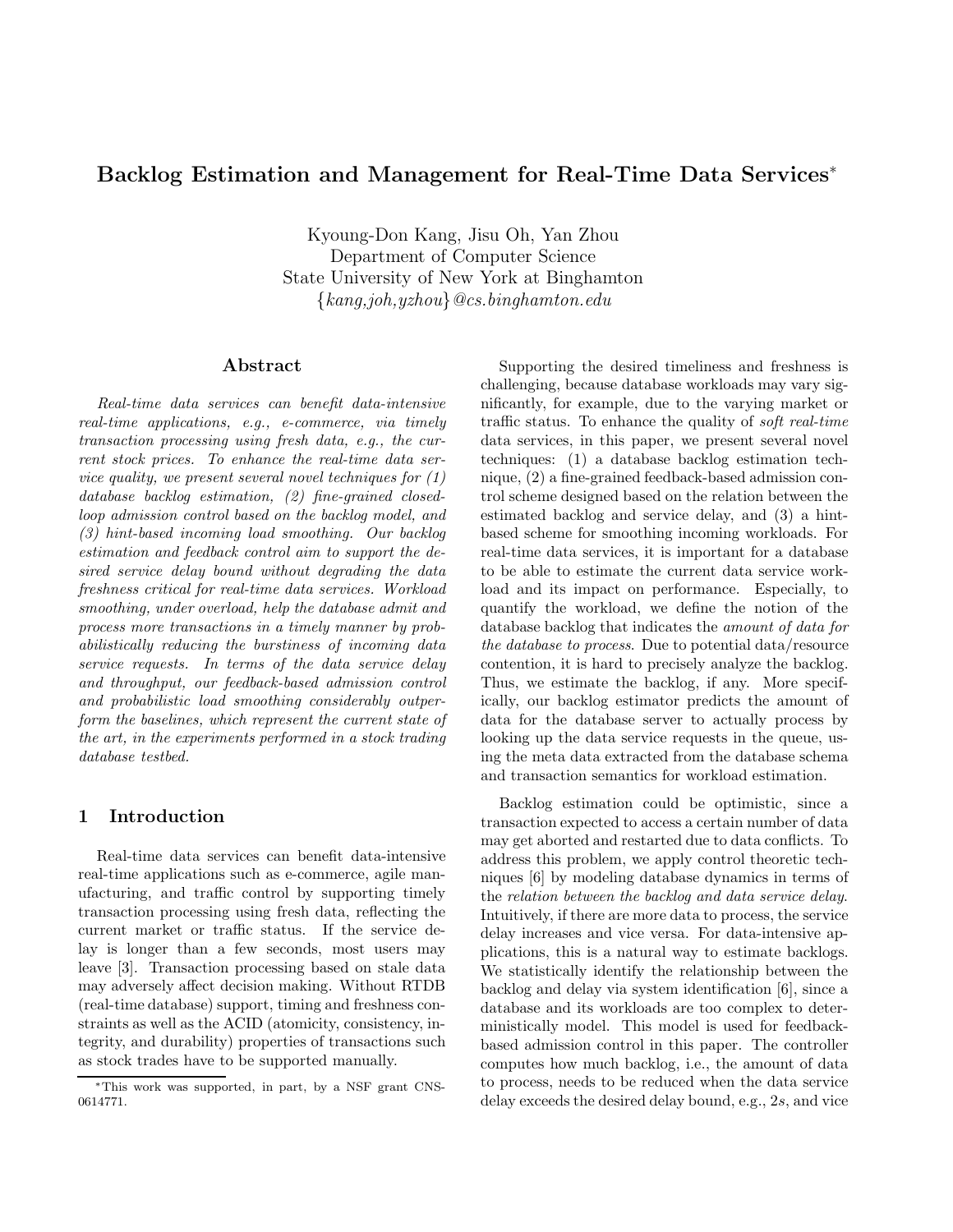versa. The desired average and transient service delays are specified as the service level agreement (SLA) between the database and clients. Feedback control has previously been applied to manage the RTDB performance [2, 10]; however, most work on feedback control of RTDB performance is based on simulations. It is applied to manage a real database performance [8]; however, only a gross-grained control model, which is based on the relation between the queue length and service delay, is employed in [8]. Notably, this model cannot closely capture database dynamics when the transaction size−the amount of data for a transaction to process−substantially varies from transaction to transaction. Compared to them, our approach is based on a novel fine-grained model for feedback control in a real database. Via database-specific backlog estimation and feedback-based admission control, we can support the desired data service delay without degrading the data freshness unlike most existing work on feedback control of the RTDB performance including [2, 10, 8].

In addition, we provide an optional *load smoothing* knob to clients. If clients accept the smoothing option through the SLA, individual clients probabilistically reduce the service request rate under overload by small predefined values included in the SLA. The basic idea is that, under overload, an individual client may accept a relatively small additional delay for load smoothing rather than getting rejected by the admission controller. For example, e-commerce clients may accept 0.1s delay due to load smoothing predefined in the SLA to increase the chance for their requests to get admitted when the database delay exceeds a few seconds due to overloads. Especially, individual clients proactively take action rather than waiting until the feedback controller computes a new admission control signal at the next sampling instant.<sup>1</sup>

From the system's perspective, flash aggregate workloads can be considerably relieved, if a fraction of clients delay submitting their requests by even a small amount of time. We take a simple yet effective approach to load smoothing. The admission controller keeps track of the request rejection rate and the database piggybacks the rate to the responses to service requests to minimize the communication overhead. Given the hint, i.e., the current rejection rate, a client delays its next request submission with the probability proportional to the rejection rate. As a result, not only resource but also data contention can be reduced due to the reduced burstiness of the incoming request

traffic. The feedback-based admission controller can in turn accept more incoming data service requests. Very little prior work has considered request traffic smoothing for real-time data services. Further, little work has been done to apply both proactive and feedback control approaches to real-time data services.

For performance comparisons, we have conducted extensive experiments in a stock trading database testbed. In our experiments, feedback-based admission control and probabilistic traffic shaping closely support the desired average and transient service delay for bursty workloads. Also, they significantly outperform the tested baselines, which represent the current state of the art, in terms of the average/transient service delay and database throughput. More specifically, our feedback-based admission control reduces the average delay by 109%, 75%, 61% compared to the underlying Berkeley DB [4]−an open source database from Oracle−and the other two baselines, respectively. The traffic shaping scheme integrated with the feedbackbased admission controller enhances the average delay by 156%, 115%, and 98% compared to the same baselines. Our approaches increase the number of the data processed by timely transactions, which finish within the desired delay bound, by  $14\% - 53\%$  compared to the baselines. Moreover, our approaches support reliable transient service delays in the presence of dynamic workloads, whereas the baselines show largely fluctuating transient delays. Notably, our feedback control and traffic smoothing only take approximately 1.5% CPU utilization and less than 5KB of memory.

The remainder of this paper is organized as follows. The structure of our database and service requirements are described in Section 2. A description of backlog estimation and traffic smoothing is given in Section 3. Our feedback control scheme is discussed in Section 4. Performance evaluation results are described in Section 5. Section 6 discusses related work. Finally, Section 7 concludes the paper and discusses future work.

### 2 Real-Time Data Service Structure

Figure 1 shows the architecture of our database system Chronos built on top of Berkeley DB [4]. It consists of the database backlog estimator, admission controller, traffic smoother, feedback controller, and a database server. The database server processes data service requests and periodically updates stock prices received from the stock quote server to support the freshness of stock prices. Chronos periodically updates 3000 stock prices. A fixed update period selected in a range [0.2s, 5s] is associated with each stock price. The database server schedules accepted requests in a

<sup>&</sup>lt;sup>1</sup>Note that the delay due to voluntary load smoothing via clients is included to measure the service delay in our system design and performance evaluation. Thus, comparisons of data service delays between our approach and the tested baselines in Section 5 are fair.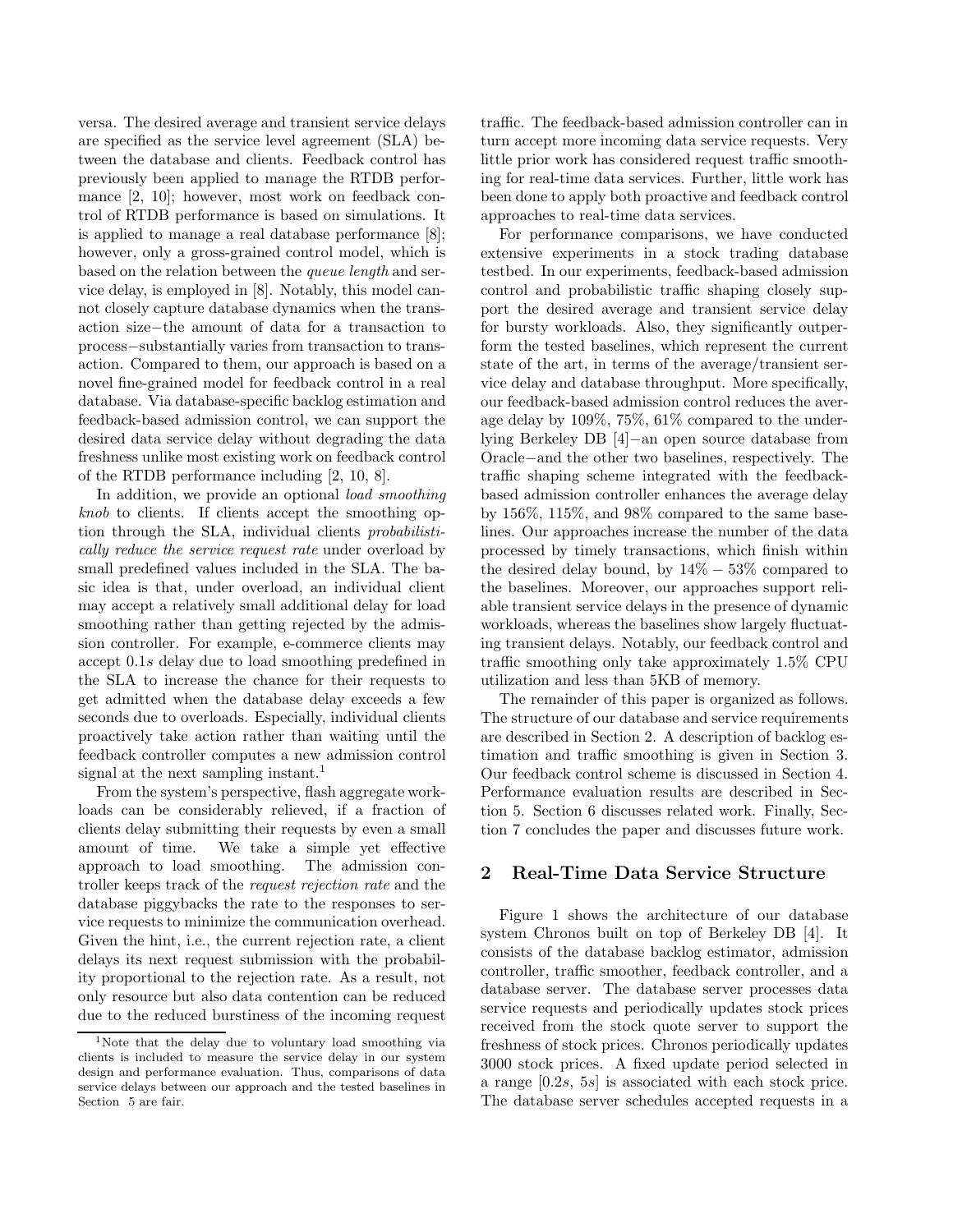

**Figure 1. Chronos Real-Time Database**

| Taple 1. Desired Performance |                         |               |
|------------------------------|-------------------------|---------------|
| Notation                     | Description             | Desired Value |
| $S_t$                        | Target Service Delay    | 2s            |
| $S_{v}$                      | Service Delay Overshoot | 2.5s          |
|                              | <b>Settling Time</b>    | 10s           |

**Table 1. Desired Performance**

FCFS manner, while applying 2PL (two phase locking) for concurrency control. As most databases support FCFS and 2PL, our approach is easy to deploy.

A SLA can be specified by an administrator of a real-time data service application, such as e-commerce, and agreed with clients. An exemplar SLA considered in this paper consists of the desired data freshness, average/transient service delay, and a predefined range of delays for traffic smoothing (discussed in Section 3). Data freshness, i.e., data temporal validity, is supported by periodically updating temporal data such as stock prices [20]. If the rejection rate is greater than zero, a client probabilistically picks a certain amount of a delay for smoothing in the range predefined in the SLA. Thus, the SLA can be satisfied by supporting the desired average/transient delay specified in Table 1.

As described in Table 1, the average delay needs to be shorter than or equal to  $S_t = 2s$ . This is realistic, because, for example, E\*Trade (www.etrade.com) guarantees 2s response time for a specific subset of orders. We also specify transient performance requirements. An overshoot  $S_v$ , if any, is a transient service delay longer than  $S_t$ . It is desired that  $S_v \leq 2.5s$  and  $S_v$  decays within the settling time  $T_v = 10s$ . Given bursty workloads in Section 5, our feedback-based admission control scheme closely supports the desired average/transient delay due to the systematic backlog estimation and controller design performed in Sections 3



**Figure 2. Data Service Delay Control Loop**

and 4, while load smoothing further improves the delay and throughput. For feedback control, we set the sampling period  $P = 1s$  during which several hundreds to thousands of transactions arrive at the database in our testbed.

In this paper, the service delay  $s_i$  of the  $i^{th}$  data service request is the sum of the TCP connection delay  $c_i$ , queuing delay  $q_i$  in the ready queue in Figure 1, and processing delay  $e_i$  inside the database. The  $k^{th} (\geq 1)$ sampling period is the time interval  $[(k-1)P, kP)$ . The  $k^{th}$  sampling instant is equal to kP. Let  $n(k)$  be the number of the data service requests, i.e., transactions and queries, processed in the  $k^{th}$  sampling period. Our feedback-based admission controller works as follows:

- At the  $k^{th}$  sampling instant, the feedback controller in Figure 2 (discussed in Section 4) computes the service delay  $s(k) = \sum_{i=1}^{n(k)} s_i/n(k)$  and delay error  $e(k) = S_t - s(k)$ . Based on  $e(k)$ , it computes the required backlog bound adjustment  $\delta d(k)$ .
- Given  $\delta d(k)$ , the admission controller updates the database backlog bound to be used in the  $(k+1)$ <sup>th</sup> sampling period:

$$
d_t(k) = d_t(k-1) + \delta d(k)
$$
 (1)

where the initial control signal  $d_t(0)$  is a small positive integer when the system starts. To manage the backlog bound, we also apply the anti-windup technique [23]. If  $d_t(k) < 0$  we set  $d_t(k) = 0$ . To avoid excessive backlogs, we also make  $d_t(k) =$ max-data if  $d_t(k) > max\text{-}data$  where  $max\text{-}data =$  $max-queue-size \cdot max-transaction-size \cdot defined \text{ in }$ terms of the amount of data for one transaction to process.

• In the  $(k+1)^{th}$  sampling period, the database accepts a newly incoming transaction as long as the estimated backlog in the ready queue in Figure 1 does not exceed  $d_t(k)$  after accepting the new request. Otherwise, the database drops requests at the tail of the queue and returns busy messages to the corresponding clients.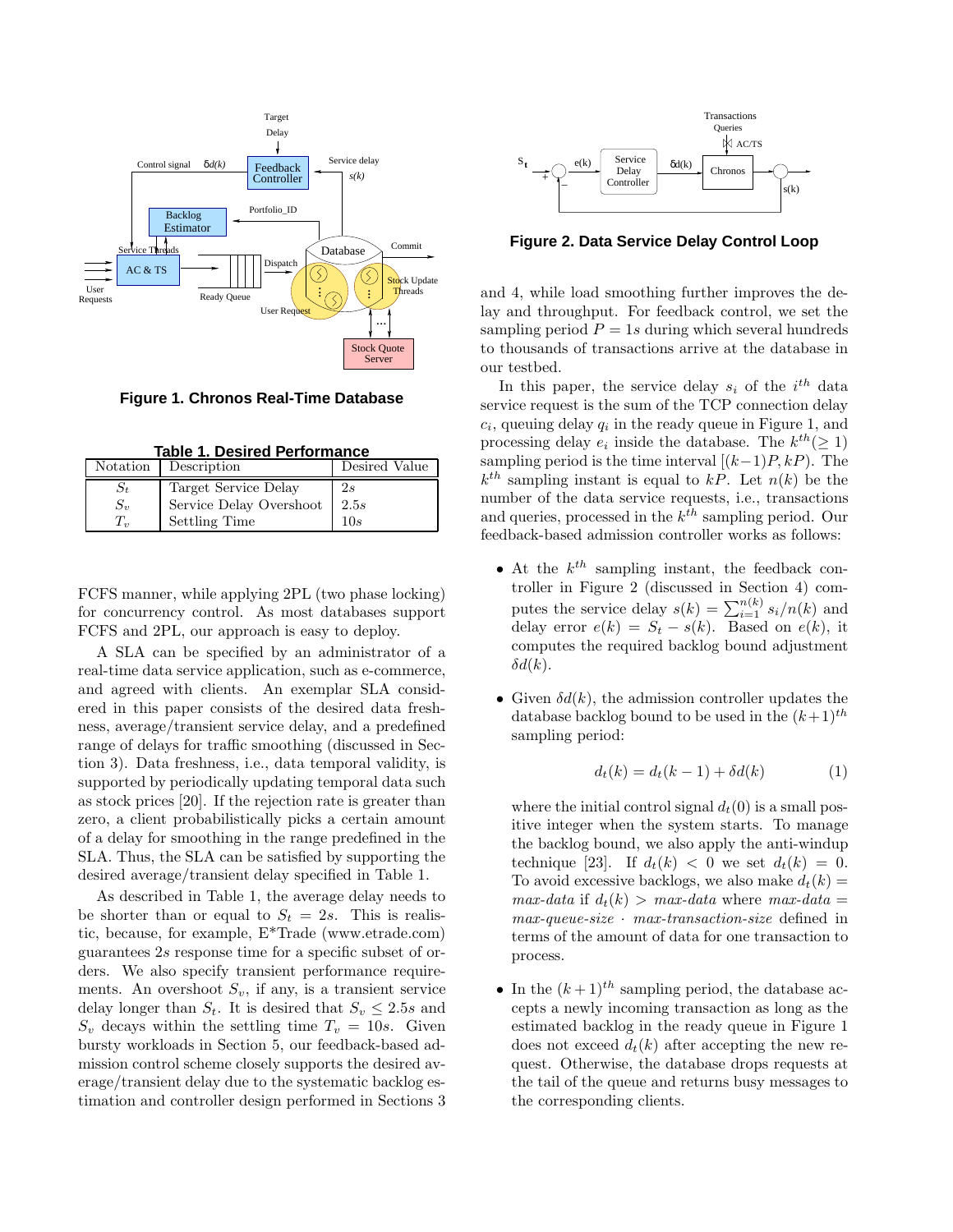During the  $k^{th}$  sampling period, the database returns the current rejection rate computed by the admission controller to the clients together with data service results or busy messages. Given the information, clients proactively reduce the workload burstiness before the feedback controller computes the next control signal at the  $k^{th}$  sampling instant.

### 3 Backlog Estimation and Smoothing

This section describes how to estimate the database backlog by examining the ready queue in Figure 1 and smooth the incoming request traffic under overload.

#### 3.1 Estimating Database Backlog

Chronos provides four types of transactions: viewstock, view-portfolio, purchase, and sale for seven tables [9]. Our database schema and transactions are similar to TPC-W [22], which models a small number of tables and well-defined queries and transactions such as catalog browsing, purchase, and sale in an emulated online bookstore. Further, we add periodic stock price updates for data freshness management critical for realtime data services. For backlog estimation, we leverage our stock trade database schema and semantics of transactions/queries, which largely affect the data access pattern and amount of data to process. Especially, we focus on a subset of the tables directly related to the database backlog estimation. Our approach is generally applicable to database workload estimation, since the information about the schema and transaction types in a database application is usually available. For a transaction (or query)  $T_i$  from a client, we estimate the amount of data to access as follows.

- view-stock: This query is about a set of companies' information and their associated stock prices. To process this request, Chronos needs to access stocks and quotes tables that hold  $<$  stock symbol, full company name, company ID> and <company ID, current stock price> for each company. After parsing the query, Chronos finds the number of companies  $n_c$  specified in the query. Chronos then calculates the amount of data to access for  $T_i$ :  $n_i = n_c \cdot \{r(\text{STOCKS}) + r(\text{QUOTES})\}$ where  $r(x)$  is the average size of a row (i.e., the average number of bytes in a row) in table  $x$ .
- view-portfolio: In this query, a client wants to see certain stock prices in its portfolio. For each stock item in the portfolio, Chronos needs to look up the PORTFOLIOS table that holds

 $\leq$ client ID, company ID, purchase price, shares to find the company IDs used to look up the quotes table. Thus, the estimated amount of data to access for this query is:  $n_i$  =  $|portfolio(id)| \cdot \{r(PORTFOLIOS) + r(QUOTES)\}\$ where  $|portfolio(id)|$  is the number of stock items in the portfolio owned by the client whose ID is id.

- purchase: When a client places a purchase order for a stock item, Chronos first gets the current stock price from the QUOTES table. If the purchased stock was not in the portfolio before the purchase, the stock item and its purchase price are added to the portfolio. If it is already in the portfolio, Chronos updates the corresponding shares. Hence, the estimated amount of data accesses for a PURCHASE transaction is:  $n_i = r(\text{QUOTES}) +$  $(|portfolio(id)| + 1) \cdot r(PORTFOLIOS).$
- sale: A client can sell a subset of its stocks in the portfolio via a sale transaction. In our current implementation, a client simply specifies the number of stocks  $n_{i,sell}$  that it wants to sell where  $n_{i,sell} \leq |portfolio(id)|$ . To process a sale transaction, Chronos scans the PORTFOLIOS table to find the stock items belonging to this client's portfolio. Using the stock IDs found in the PORTFO-LIOS table, Chronos searches the QUOTES table to find the corresponding stock prices. After that, Chronos updates the client's portfolio in the portfolios table to indicate the sale. Thus, the estimated amount of data to process for this transaction is:  $n_i = |portfolio(id)| \cdot r(PORTFOLIOS) +$  $n_{sell} \cdot r(\text{QUOTES}) + n_{sell} \cdot r(\text{PORTFOLIOS}).$

The database backlog at time  $t$  is defined in a finegrained way:

$$
d(t) = \sum_{i=1}^{q(t)} n_i
$$
 (2)

where  $q(t)$  is the number of the requests in the ready queue at time t. Suppose a transaction  $T_i$  arrives at time t during the  $(k + 1)^{th}$  sampling period; that is,  $kP \leq t < (k+1)P$ .  $T_i$  is admitted if  $d(t) + n_i \leq d_t(k)$ where  $d_t(k)$  is computed in Eq 1. For database backlog estimation, the transaction size is measured in terms of the number of data accesses, e.g., the number of the stock prices to read or the number of portfolio updates, needed to process the transaction. This approach is similar to techniques for evaluating database operators [19]. We take this approach, because our stock trading testbed mainly handles textual data whose size does not significantly vary from row to row (or table to table). Thus, in this paper, the row size is considered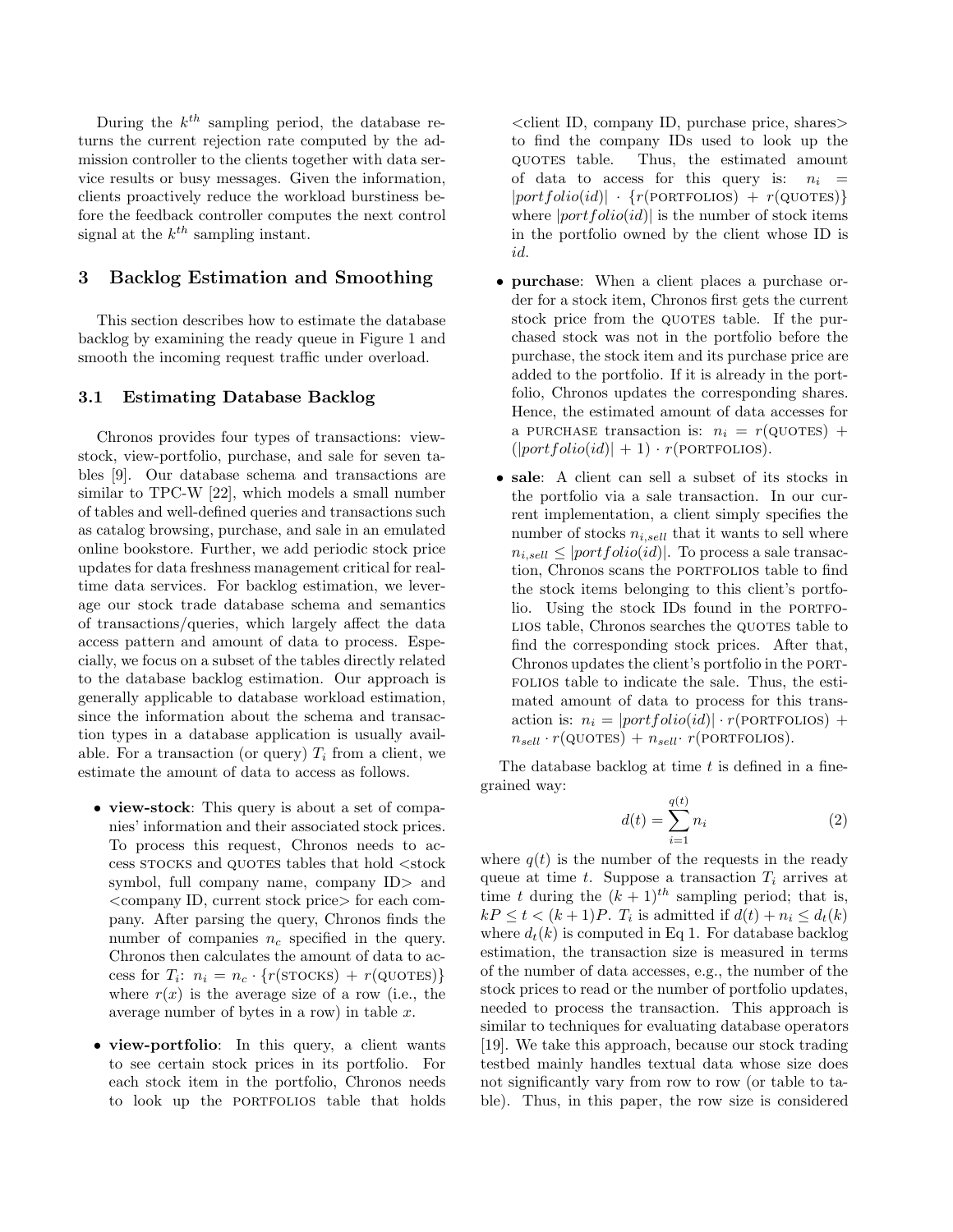uniform. For different types of data such as images, backlog estimation needs to consider the size of individual data items in addition to the number of data to access. In that sense, our backlog estimation method described in this section is general purpose and stock trading is its specific instance.

Two kinds of meta data are used for estimation: system statistics and materialized portfolio information. System statistics are used to obtain general information of every table such as the number of the rows, row sizes, and number of distinct keys in the table. We periodically update the statistics at every sampling period. For more accurate backlog estimation, we keep track of the number of the stock items in each user's portfolio via view materialization. A view is a virtual table that can be materialized to quickly answer user queries with no database look up [19]. A database can materialize a view by extracting related data from the underlying tables consisting the view. In this paper, portfolio information is materialized for backlog estimation; that is, we pre-count the number of stock items in each user's portfolio and incrementally update the number whenever it is changed. By doing it, we can maintain the consistency between the meta data and the underlying table in the database. When a client wants to look up its portfolio, our backlog estimator can immediately find how many stocks need to be quoted to process this request using the meta data.

Overall, our approach is lightweight. We have measured the CPU consumption through the /proc interface in Linux. Our backlog estimation procedure described in this section only consumes approximately 0.3% CPU utilization and our feedback control scheme consumes less than 1.2% CPU utilization. Further, they all together consume less than 5KB of memory mainly to store the meta data needed to estimate database backlogs.

#### 3.2 Request Traffic Smoothing

In our approach, traffic smoothing intends to increase the chance for an individual request to get admitted to the system under overload. The admission controller continuously updates the rejection rate  $p(k)$  $(0 \leq p(k) \leq 1)$  for transactions arriving in the  $k^{th}$ sampling period. The database returns the hint  $p(k)$ to the clients as discussed before. Given  $p(k)$ , a client delays submitting its next service request, if any, with probability  $p(k)$ . Specifically, a client picks a uniform random number x in [0,1]. If  $x < p(k)$ , it delays the next request by the time uniformly selected in a predefined range  $[t_a, t_b]$ . For analysis, let us assume that the inter-request time between two consecutive data service requests from an arbitrary client uniformly ranges in an interval  $[t_1, t_2]$ ; that is, a client submits  $1/0.5(t_1 + t_2)$ requests/s in average. If  $p(k) > 0$ , a request is delayed by the mean time of  $0.5(t_a + t_b)$  with probability  $p(k)$  due to smoothing. Thus, the client submits  $1/0.5(t_1 + t_2 + p(k)(t_a + t_b))$  requests/s in average. If m clients concurrently submit data service requests, the expected mean reduction of the total arrival rate via smoothing is:

$$
E[\gamma] = \frac{2mp(k)(t_a + t_b)}{(t_1 + t_2)[t_1 + t_2 + p(k)(t_a + t_b)]}
$$
 requests/s. (3)

In the SLA considered in this paper, we set  $t_a = 0.1s$ and  $t_b = 0.3s$ . Hence, under overload, a client's request suffers maximum 0.3s extra delay to increase its chance for admission via smoothing. For example, suppose that  $t_1 = 0.1s$ ,  $t_2 = 0.5s$ ,  $t_a = 0.1s$ , and  $t_b = 0.3s$ . From Eq 3, it can be computed that, for arbitrary  $m$ , the total arrival rate is expected to be reduced by 40% when the rejection rate  $p(k) = 1$ , while it is expected to be reduced by 25% when  $p(k) = 0.5$ . This approach has several advantages:

- If  $m \gg t_a, t_b, t_1$ , and  $t_2$  in Eq 3, our approach can considerably reduce the total arrival rate when  $p(k) > 0$ . When overloaded, many clients may submit service requests with short inter-request times. Thus,  $E[\gamma]$  in Eq 3 could be large, reducing the burstiness of workloads. As a result, the database server can accept a larger fraction of incoming requests without severely increasing the service delay for individual clients. In Section 5, we show that our smoothing scheme significantly improves the average/transient delay and throughput of real-time data services;
- Our smoothing technique can enhance the stability of the overall system. By proactively reducing the burstiness, it makes the job of feedbackbased admission control easier. In Section 5, the approach integrating traffic smoothing and feedback-based admission control shows the best average/transient performance among the tested approaches; and
- This approach is distributed requiring no centralized control. It is undertaken by clients based on the hint,  $p(k)$ , provided by the database. It imposes minimal overheads on the database and clients.

Our traffic smoothing scheme is analogous to network traffic shaping [12]. However, network traffic shaping is implemented by a router, while our approach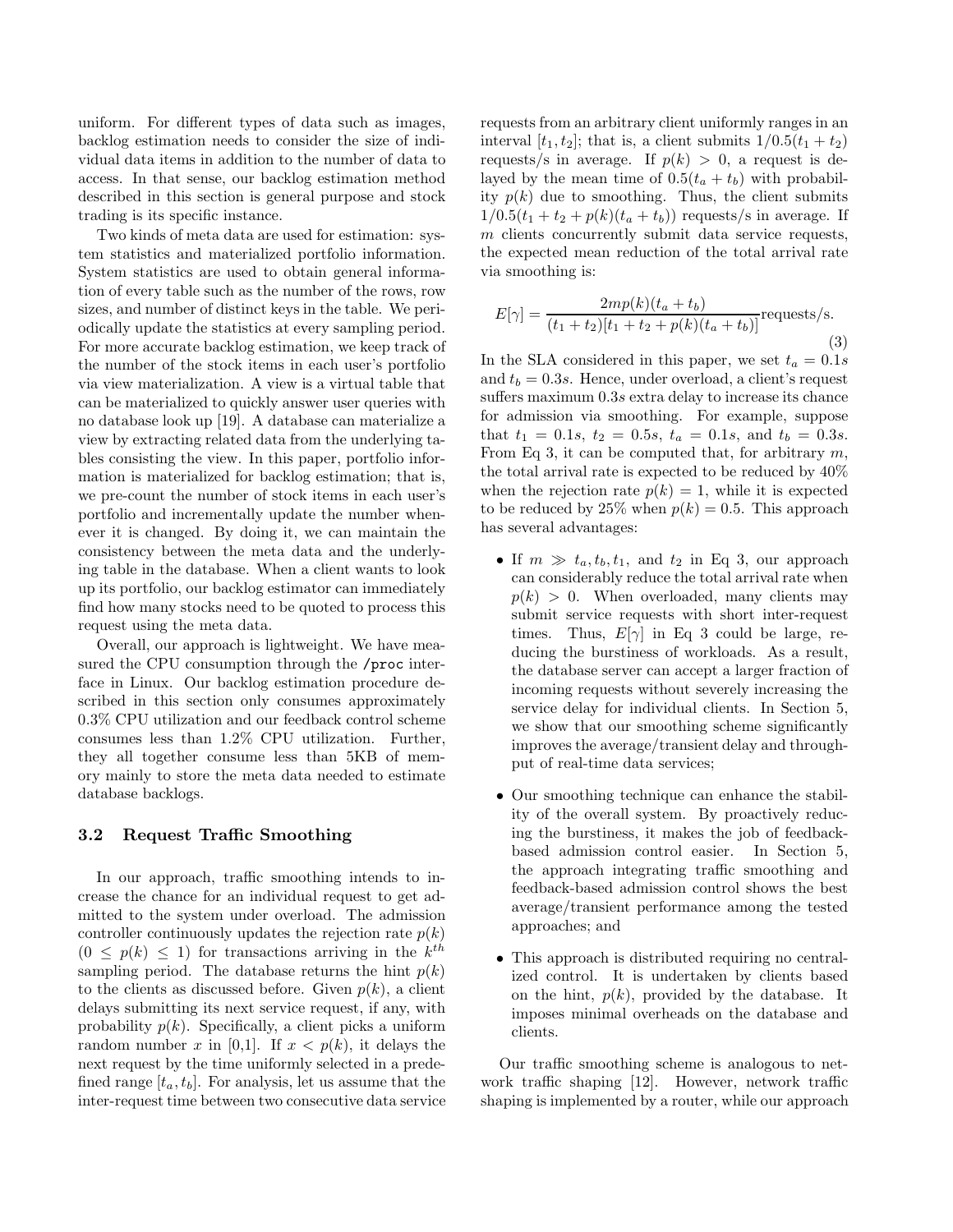is voluntarily undertaken by clients based on the hint about the database status. As a result, the burstiness of workloads can be reduced under overload, enhancing the quality of real-time data services in a cost-effective way. Our smoothing approach is driven by the behavior of a data service application supported by Chronos. In contrast, network traffic shaping is oblivious to realtime data service semantics and, therefore, it is not directly applicable to RTDBs.

## 4 Service Delay Control via Backlog Adaptation

We apply feedback control to support the desired delay bound in the presence of dynamic workloads. As the backlog in Eq 2 increases, the service delay increases and vice versa. To model this relation, we express the data service delay based on the n previous service delays and database backlogs in a difference equation:

$$
s(k) = \sum_{i=1}^{n} \{a_i s(k-i) + b_i d(k-i)\}
$$
 (4)

where  $n(\geq 1)$  is the system order [6]. Generally, a higher order model is more accurate but more complex. Using this difference equation, we can model RTDB dynamics considering individual transactions, potentially having different amounts of data to process. Thus, our control model is fine grained.

The unknown model coefficients  $a_i$ 's and  $b_i$ 's in Eq 4 are statistically derived via SYSID (system identification) [6] to minimize the sum of the squared errors of data service delay predictions based on database backlogs estimated using Eq 2. As SYSID aims to identify the behavior of the controlled database system, Chronos accepts all incoming data service requests. Neither feedback-based admission control nor traffic smoothing is applied during SYSID. Stock prices are periodically updated as discussed before.

In the current version of our testbed, 1200 client threads concurrently send data service requests to the database for one hour. Each client sends a service request and waits for the response from the database server. After receiving the transaction or query processing result, it waits for an inter-request time uniformly selected in a range before sending the next data service request. For SYSID, we choose the inter-request time range [0.5s, 2.5s], since the service delay shows a near linear pattern around  $S_t = 2s$  in Figure 3 depicting the inter-request time sub-ranges vs. service delays. Due to our system modeling and controller tuning, the feedback-based admission controller can support the



**Figure 3. Inter-request time vs. service delay**

desired delay bound within this operating range. Under overload, smoothing may help the system to reenter the operating range by reducing the burstiness of incoming data service requests as discussed before.

For accurate SYSID of statistical database dynamics, we use the square root values of the performance data, similar to [5]. To analyze the accuracy of SYSID, we use the  $R^2$  metric [6]. For the second order model,  $R^2 = 1-$  variance(service delay prediction error)/variance(actual service delay) =  $0.86$ . A control model is acceptable if its  $R^2 \geq 0.8$  [6]. We have found that the first order model is not accurate enough. The third and fourth order models show almost the same  $R<sup>2</sup>$ . Thus, to model the relation between the database backlog and delay, we favor the second order model, which is less complicated:

$$
s(k) = -0.003s(k-1) - 0.104s(k-2) +
$$
  
0.015d(k-1) + 0.006d(k-2). (5)

We derive the transfer function of the open-loop database by taking the z-transform  $[6]$  of Eq 5 to algebraically represent the relationship between the database backlog and service delay in the frequency domain:

$$
\tau(z) = \frac{S(z)}{D(z)} = \frac{0.015z + 0.006}{z^2 + 0.003z + 0.104}
$$
(6)

where  $S(z)$  is the z-transform of  $s(k)$  and  $D(z)$  is the z-transform of  $d(k)$  in Eq 5.

To support the average and transient performance in Table 1, we apply an efficient PI (proportional and integral) control law, which can support the stability via I control in addition to P control. We do not use a derivative controller sensitive to noise. At the  $k^{th}$ sampling instant, the PI controller computes the control signal  $\delta d(k)$ , i.e., the database backlog adjustment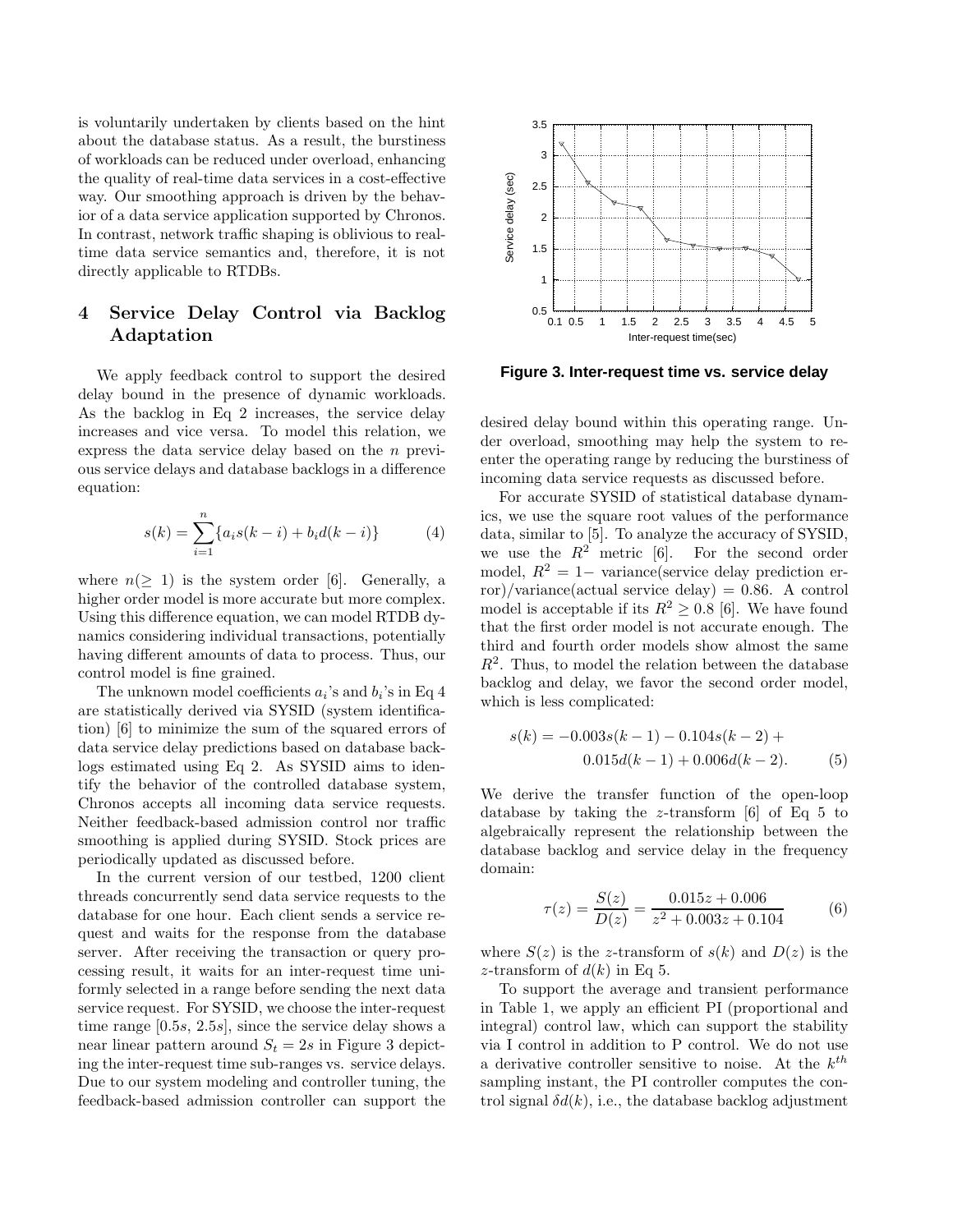needed to support  $S_t$ :

$$
\delta d(k) = \delta d(k-1) + K_P[(K_I + 1)e(k) - e(k-1)] \tag{7}
$$

where the error  $e(k) = S_t - s(k)$  at the  $k^{th}$  sampling instant as shown in Figure 2. The z-transform of Eq 7 is:

$$
\psi(z) = \frac{\Delta D(z)}{E(z)} = \frac{K_P(K_I + 1)[z - 1/(K_I + 1)]}{z - 1} \tag{8}
$$

where  $\Delta D(z)$  and  $E(z)$  are the z-transform of  $\delta d(k)$ and  $e(k)$ , respectively. Given the open loop transfer function in Eq 6 and the transfer function of the PI controller in Eq 8, the transfer function of the closed loop in Figure 2 is:  $\eta(z) = \frac{\tau(z)\psi(z)}{1+\tau(z)\psi(z)}$  [6]. We locate the closed loop poles−the roots of the denominator of  $\eta(z)$ −inside the unit circle to support the stability and performance requirements specified in Table 1. The selected closed loop poles are  $-0.308$  and  $0.52 \pm 0.106i$ . The corresponding  $K_P = 2.77$  and  $K_I = 5.28$ .  $\delta d(k)$ computed in the closed-loop is used to compute the backlog bound in Eq 1.

### 5 Performance Evaluation

In this section, we evaluate our approach and several baselines to observe whether or not they can support the desired performance in Table 1. A description of experimental settings is followed by the average and transient performance results.

#### 5.1 Experimental Settings

A Chronos server runs in a laptop with the 1.66 GHz dual core CPU and 1 GB memory. Clients run in a desktop PC that has the 3 GHz CPU and 2GB memory. In total, 1200 client threads continuously send service requests to the Chronos server. The stock quote server runs in a desktop PC that has the same CPU and 4 GB memory. Every machine runs the 2.6.15 Linux kernel. The clients, stock quote server, and database sever are connected through a 1 Gbps Ethernet switch using the TCP protocol.

For 60% of time, a client thread issues a query about stock prices, because a large fraction of requests can be stock quotes in stock trading. For the remaining 40% of time, a client uniformly requests a portfolio browsing, purchase, or sale transaction at a time. One experiment runs for 900s. At the beginning of an experiment, the inter-request time is uniformly distributed in [3.5s, 4s]. At 300s, the range of the inter-request time is suddenly reduced to [0.1s, 0.5s] to model bursty workload changes; that is, the total arrival rate abruptly

**Table 2. Tested Approaches**

| Open   | Pure Berkeley DB [4]                                   |
|--------|--------------------------------------------------------|
| AC     | Ad-hoc admission control                               |
| $FC-O$ | Feedback control $(FC)$ –queue size vs. delay          |
| $FC-D$ | FC-database backlog vs. delay                          |
|        | $FC-TS$   $FC$ of database backlog & traffic smoothing |

increases by  $7 - 40$  times at 300s. The reduced interrequest time range is maintained until the end of an experiment at 900s. This is considerably more bursty than our previous testbed workloads [8]. Also, most existing RTDB work is not evaluated in a real database system using bursty workloads [20, 8].

For performance comparisons, we consider the five approaches shown in Table 2:

- **Open** is the basic Berkeley DB [4] without any special performance control facility. Hence, it represents a state-of-the-art database system. For performance comparisons, all the other tested approaches are implemented atop Berkeley DB.
- AC applies admission control to incoming transactions in proportion to the service delay error under overload.
- FC-Q models the relation between the queue size and response time, similar to [8]. The controller in FC-Q computes the required queue length adaptation to support the desired response time. The control signal for queue size adaptation is enforced by applying admission control to incoming transactions. Since the workloads used in this paper are different from−more bursty than−the workloads used in [8], we re-tuned FC-Q's controller based on the relation between the queue length and delay to support the performance requirements described in Table 1. Open, AC, and FC-Q are the baselines to which the performance of our approaches is compared.
- FC-D is the feedback-based admission control scheme presented in this paper.
- FC-TS extends FC-D by supporting traffic smoothing in addition to closed-loop admission control under overload. For fair comparisons, we add the delay due to traffic smoothing, if any, to the service delay of FC-TS. Specifically, we set the range of the delay for traffic smoothing to [0.1s, 0.3s] as discussed in Section 3.2

Each performance data is the average of 10 runs using different random seeds. 90% confidence inter-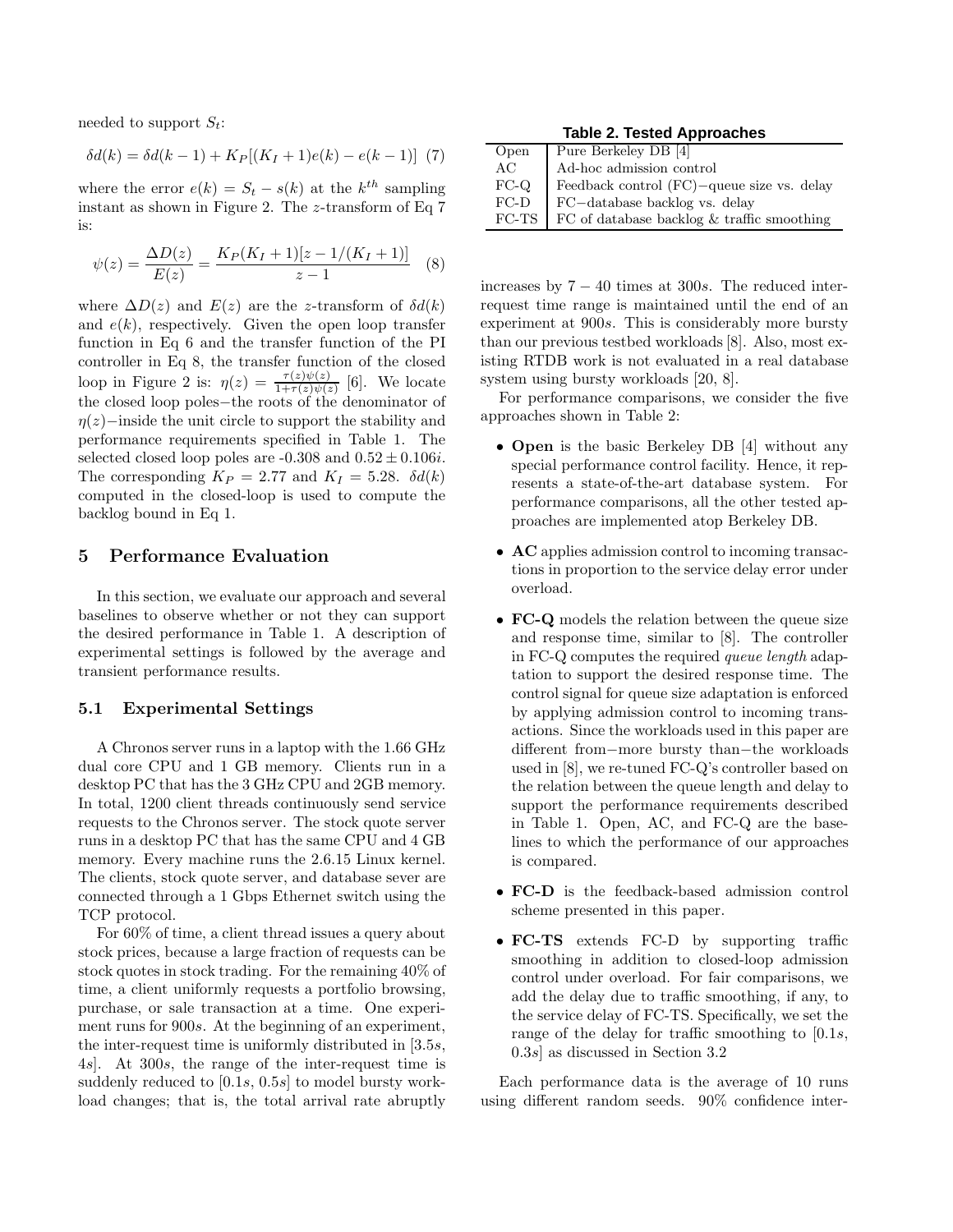vals are also derived. We show the performance results observed between 100s and 900s to exclude the database initialization phase, involving initial housekeeping chores such as database schema and data structure initialization.



**Figure 4. Average service delay**

#### 5.2 Average Data Service Delay

Figure 4 shows the average service delay for each tested approach. In the interval [100s, 300s], all the tested approaches can support the desired delay bound  $S_t = 2s$  (Table 1) due to the relatively low workload. However, only FC-D and FC-TS can support the delay bound in  $[301s, 900s]$  as shown in the figure. FC-D achieves the  $1.52 \pm 0.07s$  average service delay via closed-loop admission control based on the database backlog model. FC-TS further reduces the average delay to  $1.24 \pm 0.03$  via traffic smoothing in addition to feedback control. Open fails to support  $S_t$  by accepting all incoming requests, causing system overloads. AC fails to support  $S_t$  due to its ad hoc admission control. From this, we observe that systematic feedback control is necessary. The average delay of FC-Q is shorter than Open and AC. However, FC-Q's control model is only based on the queue length vs. delay, which is coarse grained. Thus, it fails to support the delay bound under overload. FC-Q was only able to support the delay bound for dynamic workloads, when the data freshness was degraded too [8].

#### 5.3 Transient Service Delay

Figure 5 plots the transient service delay measured at every 1s sampling period. FC-D and FC-TS do not suffer any delay overshoot in the [100s, 300s] interval. In contrast, Open, AC, and FC-Q suffer overshoots even in this range. This implies that the database can be transiently overloaded due to dynamic



**Figure 5. Transient service delay**

data/resource contention for even moderate workloads. Hence, fine-grained, database-specific workload estimation, feedback control, and traffic smoothing are desirable. In Figure 5, after the bursty workload increase at 300s, FC-D significantly outperforms the baselines in terms of the transient service delay. FC-D supports  $S_t$ for most of the time despite bursty workloads. There are a few overshoots after 300s; however, most of them are smaller than  $S_v = 2.5s$  and they decay within the desired settling time  $T_v = 10s$  specified in Table 1. The largest overshoot is 4.13s at 542s, but it decay in 3s. FC-TS supports even better transient performance: Its highest delay overshoot is 2.88s at 620s and it decays in only 3s. FC-Q performs better than AC and Open, but it largely violates the desired transient performance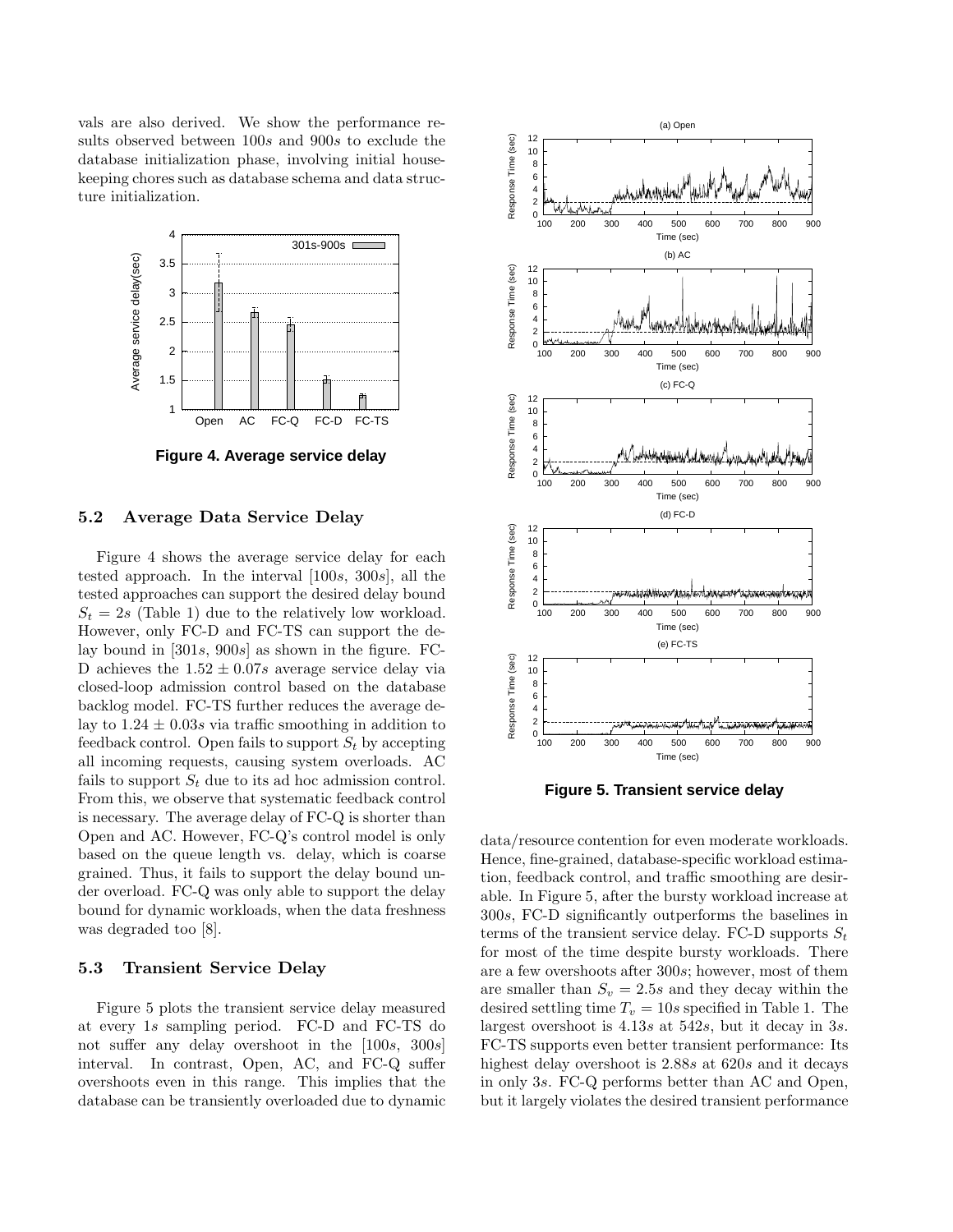specified in Table 1. Moreover, FC-D and FC-TS process much more data than the baselines do as discussed next.



**Figure 6. Normalized average data accesses**

### 5.4 Data Service Throughput

Figure 6 shows the average number of the data processed by the committed transactions, which is normalized to the corresponding number for FC-D. There are two bars for each tested approach. The right bar is the total number of data processed during 900s, while the left bar indicates the number of data processed by the timely transactions completed within  $S_t$ . We call it the number of timely data. As shown in the figure, FC-D and FC-TS increase the total number of processed data and the number of timely data by approximately 9%−48% and 14%−53% compared to FC-Q, AC, and Open.

FC-D has processed more than 18,680,000 data accesses in 900s. Out of the total number of the data processed by the committed transactions, more than 16,150,000 data accesses are served by the transactions committed within  $S_t$ , which is approximately 86% of the total data processed. By managing the database performance based on the amount of data to process, FC-D effectively avoids excessive service delays. As a result, it processes more data in a timely fashion than the baseline approaches. By applying smoothing in addition to feedback-based admission control, FC-TS processes 25,175,939 data in 900s. Approximately 88% of them are processed in a timely manner.

We have also observed that our approach significantly improves the transient database throughput compared to the baselines. However, we do not include the performance evaluation results due to space limitations. In summary, FC-D closely supports the desired delay specified in Table 1, while considerably enhancing the throughput. FC-TS further improves the average and transient service delay. Its throughput is significantly higher than the other approaches. Since the burstiness of workloads and resulting data/resource contention can be considerably relieved by traffic smoothing, more transactions can be admitted and processed within the desired delay bound. On the other hand, individual clients do not suffer excessive extra delays due to traffic smoothing, because the delay due to traffic smoothing, if any, is bounded by the predefined maximum as discussed in Section 3. Overall, our database-specific backlog estimation and service quality management schemes are very effective.

### 6 Related Work

Feedback control has recently been applied to RTDB performance management; however, most these approaches including [2, 10] are based on simulations. Also, their control models are not specific to databases but similar to [15]. Unlike prior work on feedback control of RTDB performance, our previous work [8] applies feedback control theory to manage the performance of a real database system. In this paper, we present a new feedback control model based on the database backlog vs. delay relation as well as a workload smoothing scheme to support the desired delay bound without degrading the data freshness. In general, most RTDB work−not limited to the work on feedback control of RTDB performance−is based on simulations. There have been several RTDB systems [1, 11, 18, 13]; however, they are either proprietary or discontinued. Thus, our work can provide valuable insights to system dynamics that can be leveraged for further RTDB research.

In [17], feedback control is applied to manage the database throughput by reducing background utility work in a database, e.g., database backup or restore, under overload. Schroeder et. al. [21] determine an appropriate number of concurrent transactions to execute in a database by applying queuing and control theoretic techniques. However, no formal, detailed discussion of the control model is given. Neither is the stability analyzed. Thus, we cannot replicate their approach for comparisons. Unfortunately, none of these approaches considers to support the desired data service delay, which is critical for real-time data services.

Feedback control has been applied to real-time scheduling [15], a real-time middleware[16], and a web server[14]. However, they do not consider databasespecific issues such as data service backlogs. In addition to feedback, feed-forward has been applied to support the desired performance in a web server [7] and real-time middleware [16]. Analogously, we predict the